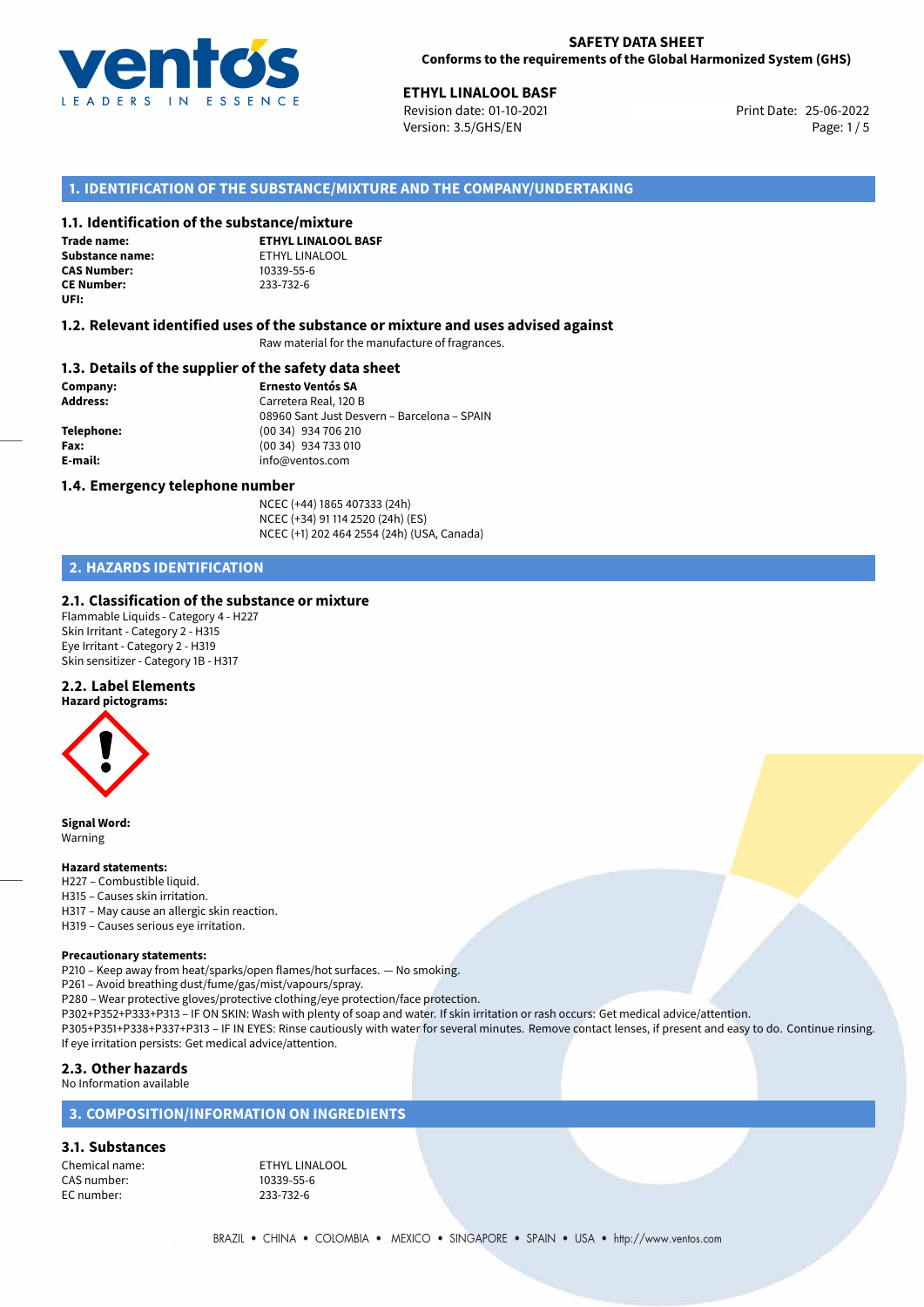

25-06-2022 **ETHYL LINALOOL BASF** Revision date: 01-10-2021 Print Date: Version: 3.5/GHS/EN Page: 2 / 5

#### **Hazardous constituents:**

| <b>Chemical Name</b>  | % (w/w)   | CAS No<br><b>EC No</b>  | <b>Classification according to GHS</b>                                                                        |
|-----------------------|-----------|-------------------------|---------------------------------------------------------------------------------------------------------------|
| <b>ETHYL LINALOOL</b> | $\geq$ 50 | 10339-55-6<br>233-732-6 | Skin Irritant - Category 2 - H315<br>Eye Irritant - Category 2 - H319<br>Skin sensitizer - Category 1B - H317 |

[See the full text of the hazard statements in section 16.](#page-4-0)

#### **3.2. Mixtures**

Not applicable.

# **4. FIRST-AID MEASURES**

#### **4.1. Description of necessary first aid measures**

| Ingestion:    | Rinse mouth with water.                                                                                               |  |  |
|---------------|-----------------------------------------------------------------------------------------------------------------------|--|--|
|               | Obtain medical advice.                                                                                                |  |  |
|               | Keep at rest. Do not induce vomiting.                                                                                 |  |  |
| Eye contact:  | In case of contact with eyes, rinse immediately with plenty of water for at least 15 minutes and seek medical advice. |  |  |
| Inhalation:   | Remove person to fresh air and keep at rest.                                                                          |  |  |
|               | Seek immediate medical advice.                                                                                        |  |  |
| Skin contact: | Take off immediately all contaminated clothing.                                                                       |  |  |
|               | Thoroughly wash affected skin with soap and water.                                                                    |  |  |
|               | Seek medical attention if symptoms persist.                                                                           |  |  |

### **4.2. Most important symptoms and effects, both acute and delayed**

No information available.

#### **4.3. Indication of any immediate medical attention and special treatment needed**

No information available.

# **5. FIRE-FIGHTING MEASURES**

#### **5.1. Extinguishing Media**

Water spray, carbon dioxide, dry chemical powder or appropriate foam. For safety reasons do not use full water jet.

#### **5.2. Special hazards arising from the substance or mixture**

Known or Anticipated Hazardous Products of Combustion: Emits toxic fumes under fire conditions.

#### **5.3. Advice for firefighters**

High temperatures can lead to high pressures inside closed containers. Avoid inhalation of vapors that are created. Use appropriate respiratory protection. Do not allow spillage of fire to be poured into drains or watercourses. Wear self-contained breathing apparatus and protective clothing.

### **6. ACCIDENTAL RELEASE MEASURES**

#### **6.1. Personal precautions, protective equipment and emergency procedures**

Evacuate surronding areas. Ensure adequate ventilation. Keep unnecessary and unprotected personnel from entering. Do not breathe vapor/spray. Avoid contact with skin and eyes. Information regarding personal protective measures: see section 8.

#### **6.2. Environmental precautions**

To avoid possible contamination of the environment, do not discharge into any drains, surface waters or groundwaters.

#### **6.3. Methods and materials for containment and cleaning up**

Cover with an inert, inorganic, non-combustible absorbent material (e.g. dry-lime, sand, soda ash). Place in covered containers using non-sparking tools and transport outdoors. Avoid open flames or sources of ignition (e.g. pilot lights on gas hot water heater). Ventilate area and wash spill site after material pickup is complete.

#### **6.4. Reference to other sections**

Information regarding exposure controls, personal protection and disposal considerations can be found in sections 8 and 13.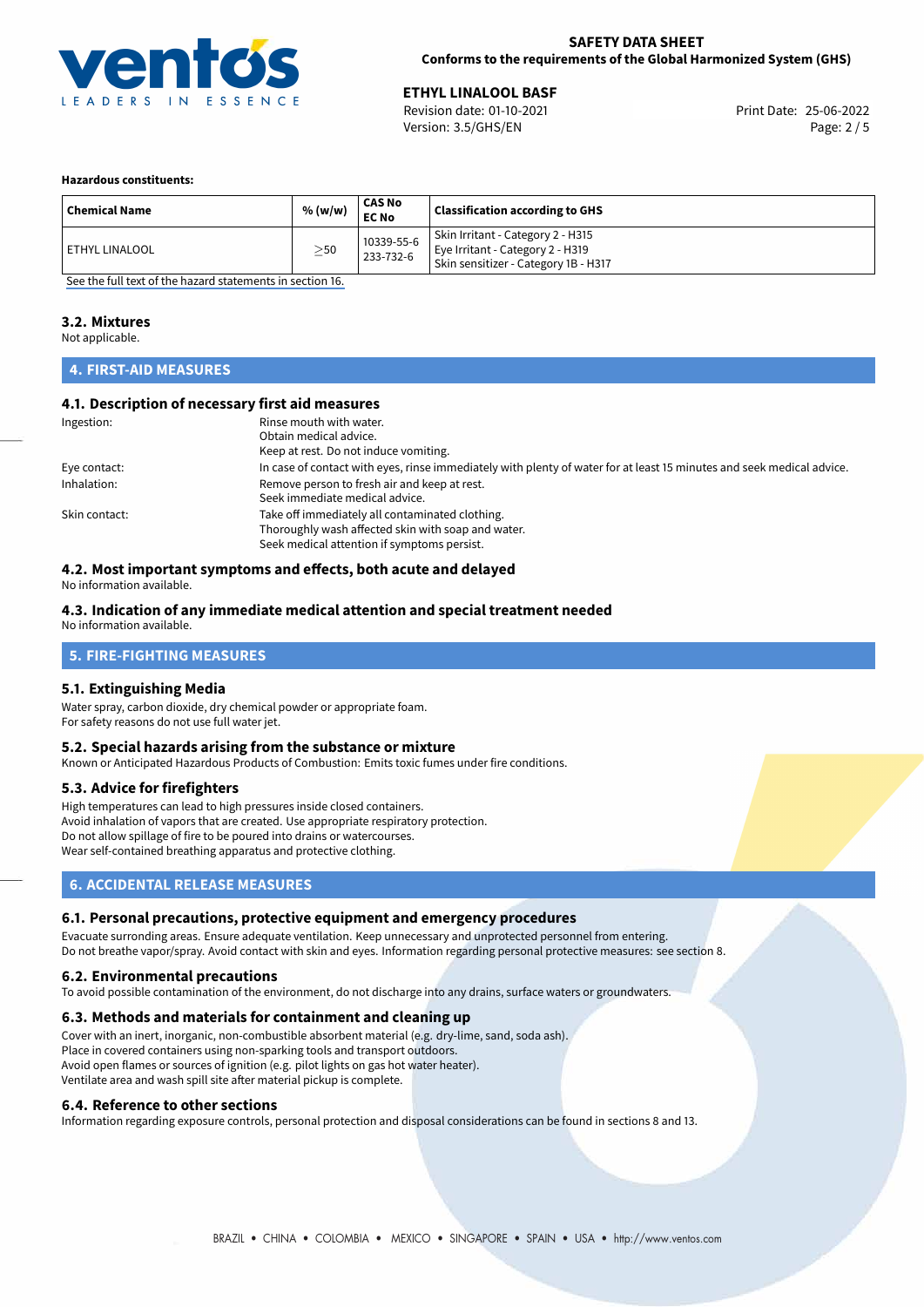

25-06-2022 **ETHYL LINALOOL BASF** Revision date: 01-10-2021 Print Date: Version: 3.5/GHS/EN Page: 3 / 5

# **7. HANDLING AND STORAGE**

### **7.1. Precautions for safe handling**

Do not store or handle this material near food or drinking water. Do not smoke. Avoid contact with the eyes, skin and clothing. Wear protective clothing and use glasses. Observe the rules of safety and hygiene at work. Keep in the original container or an alternative made from a compatible material.

# **7.2. Conditions for safe storage, including any incompatibilities**

Store in tightly closed and preferably full containers in a cool, dry and ventilated area, protected from light. Keep away from sources of ignition (e.g. hot surfaces, sparks, flame and static discharges). Keep away from incompatible materials (see section 10).

### **7.3. Specific end use(s)**

No information available.

**8. EXPOSURE CONTROLS AND PERSONAL PROTECTION**

# **8.1. Control parameters**

Components with occupational exposure limits: None known.

#### **8.2. Exposure controls**

Measures should be taken to prevent materials from being splashed into the body. Provide adequate ventilation, according to the conditions of use. Use a mechanical exhaust if required.

#### **8.3. Individual protection measures, such as personal protective equipment**

| Eye/Face protection:             | Chemical safety goggles are recommended. Wash contaminated goggles before reuse.                                                            |
|----------------------------------|---------------------------------------------------------------------------------------------------------------------------------------------|
| Hand Protection:                 | Chemical-resistant gloves are recommended. Wash contaminated gloves before reuse.                                                           |
| Body protection:                 | Personal protective equipment for the body should be selected based on the task being performed and the risks<br>involved.                  |
| Respiratory Protection:          | In case of insufficient ventilation, use suitable respiratory equipment.                                                                    |
| Environmental exposure controls: | Emissions from ventilation or process equipment should be checked to ensure they comply with environmental<br>protection legislation.       |
|                                  | In some cases, filters or engineering modifications to the process equipment will be necessary to reduce emissions to<br>acceptable levels. |
|                                  |                                                                                                                                             |

# **9. PHYSICAL AND CHEMICAL PROPERTIES**

#### **9.1. Information on basic physical and chemical properties**

| Appearance:                            | Liquid                         |  |
|----------------------------------------|--------------------------------|--|
| Colour:                                | Conforms to standard           |  |
| Odour:                                 | Conforms to standard           |  |
| Odour theshold:                        | Not determined                 |  |
| pH:                                    | Not determined                 |  |
| Melting point/freezing point:          | $CA. -50^{\circ}C$             |  |
| Boling point/boiling range $(°C)$ :    | 74°C (4 mbar); 106°C (20 hPa)  |  |
| Flash point:                           | $86^{\circ}$ C                 |  |
| Evaporation rate:                      | Not determined                 |  |
| Flammability:                          | Not determined                 |  |
| Lower flammability/Explosive limit:    | Not determined                 |  |
| Upper flammability/Explosive limit:    | Not determined                 |  |
| Vapour pressure:                       | CA.0,00267 kPa20°C;1,3 mbar59° |  |
| Vapour Density:                        | Not determined                 |  |
| Density:                               | $0,861 - 0,865$ g/mL (20°C)    |  |
| Relative density:                      | $0,861 - 0,865$ (20°C)         |  |
| Water solubility:                      | SOLUBILITY IN WATER: 563 mg/L  |  |
| Solubility in other solvents:          | SOLUBLE IN ETHANOL             |  |
| Partition coefficient n-octanol/water: | LOG POW 3,3 $(20^{\circ}C)$    |  |
| Auto-ignition temperature:             | 250°C (1013 mbar)              |  |
| Decomposition temperature:             | Not determined                 |  |
| Viscosity, dynamic:                    | Not determined                 |  |
| Viscosity, kinematic:                  | Not determined                 |  |
| Explosive properties:                  | Not determined                 |  |
| Oxidising properties:                  | <b>NONE EXPECTED</b>           |  |
|                                        |                                |  |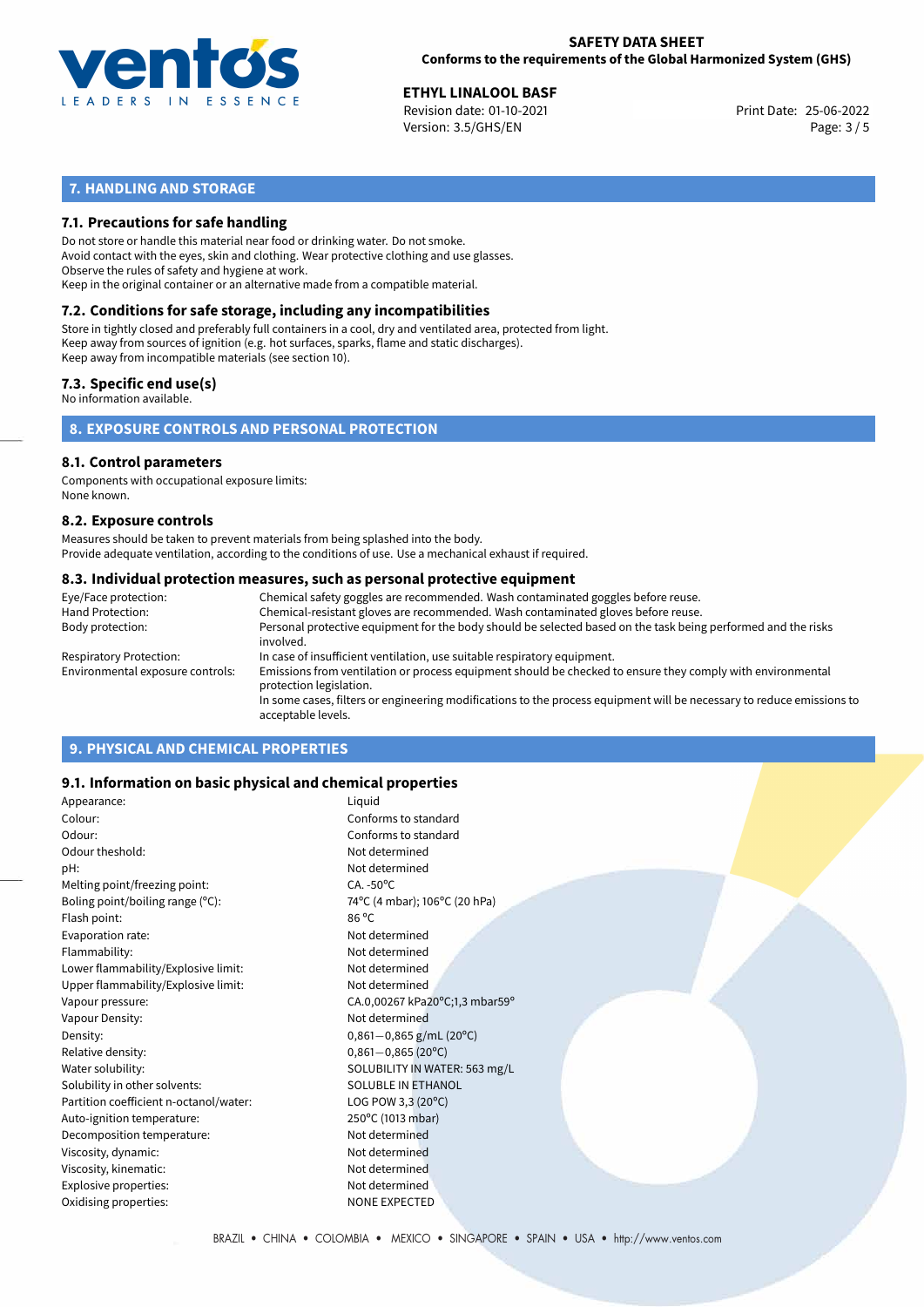

25-06-2022 **ETHYL LINALOOL BASF** Revision date: 01-10-2021 Print Date: Version: 3.5/GHS/EN Page: 4 / 5

# **10. STABILITY AND REACTIVITY**

#### **10.1. Reactivity**

No hazardous reactions if stored and handled as prescribed/indicated.

#### **10.2. Chemical stability**

The product is stable if stored and handled as prescribed/indicated.

#### **10.3. Possibility of hazardous reactions**

No hazardous reactions if stored and handled as prescribed/indicated.

#### **10.4. Conditions to Avoid**

Conditions to Avoid: Excessive heat, flame or other ignition sources.

#### **10.5. Incompatible materials**

Avoid contact with strong acids and bases and oxidizing agents.

#### **10.6. Hazardous decomposition products**

During combustion may form carbon monoxide and unidentified organic compounds.

# **11. TOXICOLOGICAL INFORMATION**

| <b>Acute toxicity</b>             | Based on the data available, the criteria for classification are not met. |
|-----------------------------------|---------------------------------------------------------------------------|
| <b>Skin corrosion/irritation</b>  | Causes skin irritation.                                                   |
| Serious eye damage/irritation     | Causes serious eye irritation.                                            |
| Respiratory or skin sensitisation | May cause an allergic skin reaction.                                      |
| <b>Germ cell mutagenicity</b>     | Based on the data available, the criteria for classification are not met. |
| Carcinogenicity                   | Based on the data available, the criteria for classification are not met. |
| <b>Reproductive toxicity</b>      | Based on the data available, the criteria for classification are not met. |
| <b>STOT-single exposure</b>       | Based on the data available, the criteria for classification are not met. |
| <b>STOT-repeated exposure</b>     | Based on the data available, the criteria for classification are not met. |
| <b>Aspiration hazard</b>          | Based on the data available, the criteria for classification are not met. |

# **12. ECOLOGICAL INFORMATION**

#### **12.1. Toxicity**

**Assessment:** Based on the data available, the criteria for classification are not met. **Experimental/calculated data:** No information available.

#### **12.2. Degradability**

Biodegradation : > 91%.

# **12.3. Bioaccumulative potential**

No information available.

**12.4. Soil mobility** No information available.

#### **12.5. Other adverse effects**

See also sections 6, 7, 13 and 15 Do not allow to get into waste water or waterways.

#### **13. DISPOSAL CONSIDERATIONS**

#### **13.1. Waste treatment methods**

Dispose of in accordance with national and local environmental regulations.